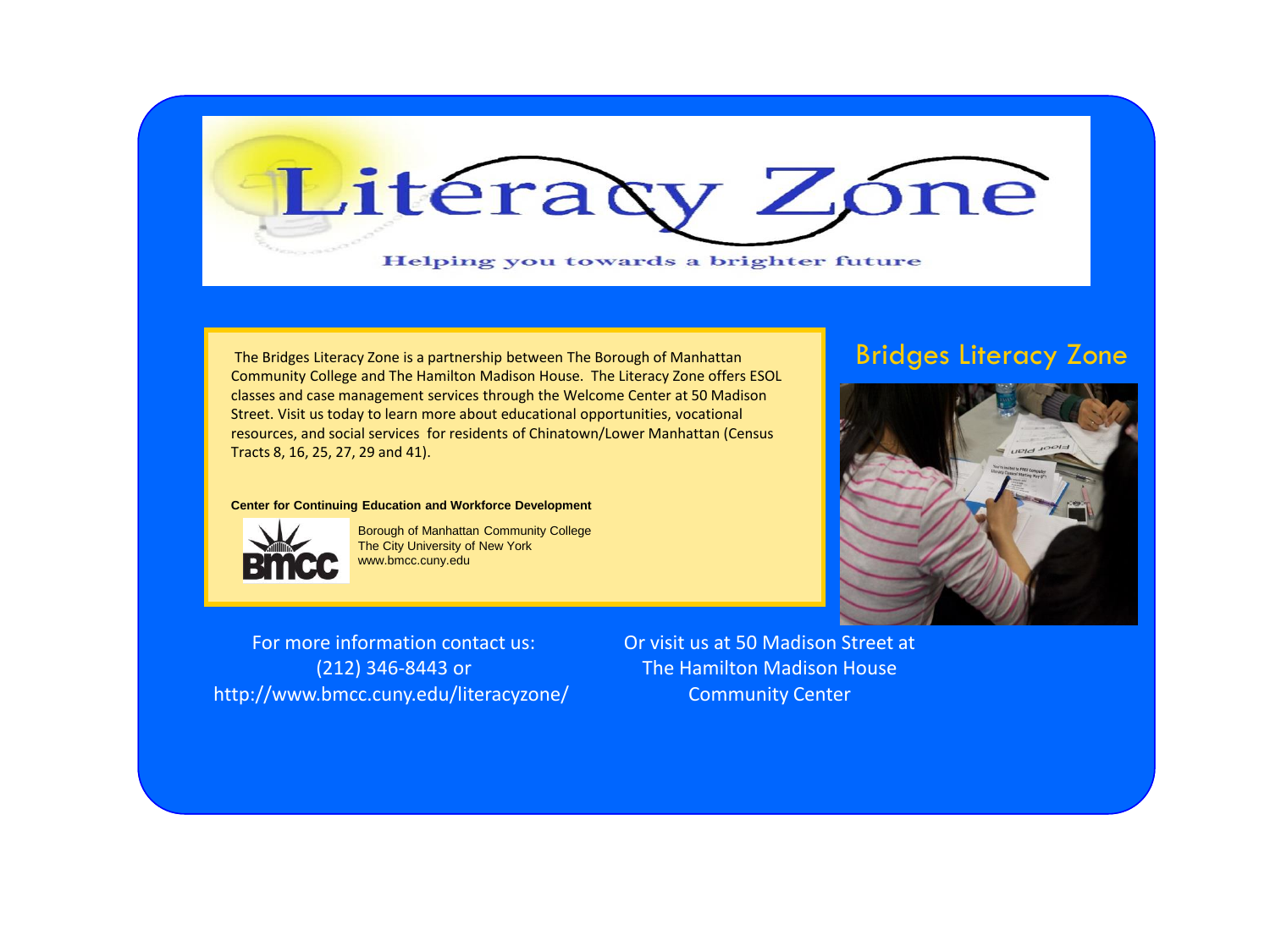## Services available at The Bridges Literacy Zone Welcome Center:

#### English classes

Referrals to High School Equivalency, Adult Basic Education, and Computer Literacy classes

Information on college and training

**Opportunities** 

Health, Family and Financial Literacy **Workshops** 

Public Benefits Screening

Vocational support for career path, job search, and résumé consultations

**Come in and see how we can help you with your education and job-related needs**

Phone: (212) 346-8443 <http://www.bmcc.cuny.edu/literacyzone/>

> **The Bridges Literacy Zone Welcome Center 50 Madison Street New York, NY 10038**

Located at The Hamilton Madison House Community Center, 2nd floor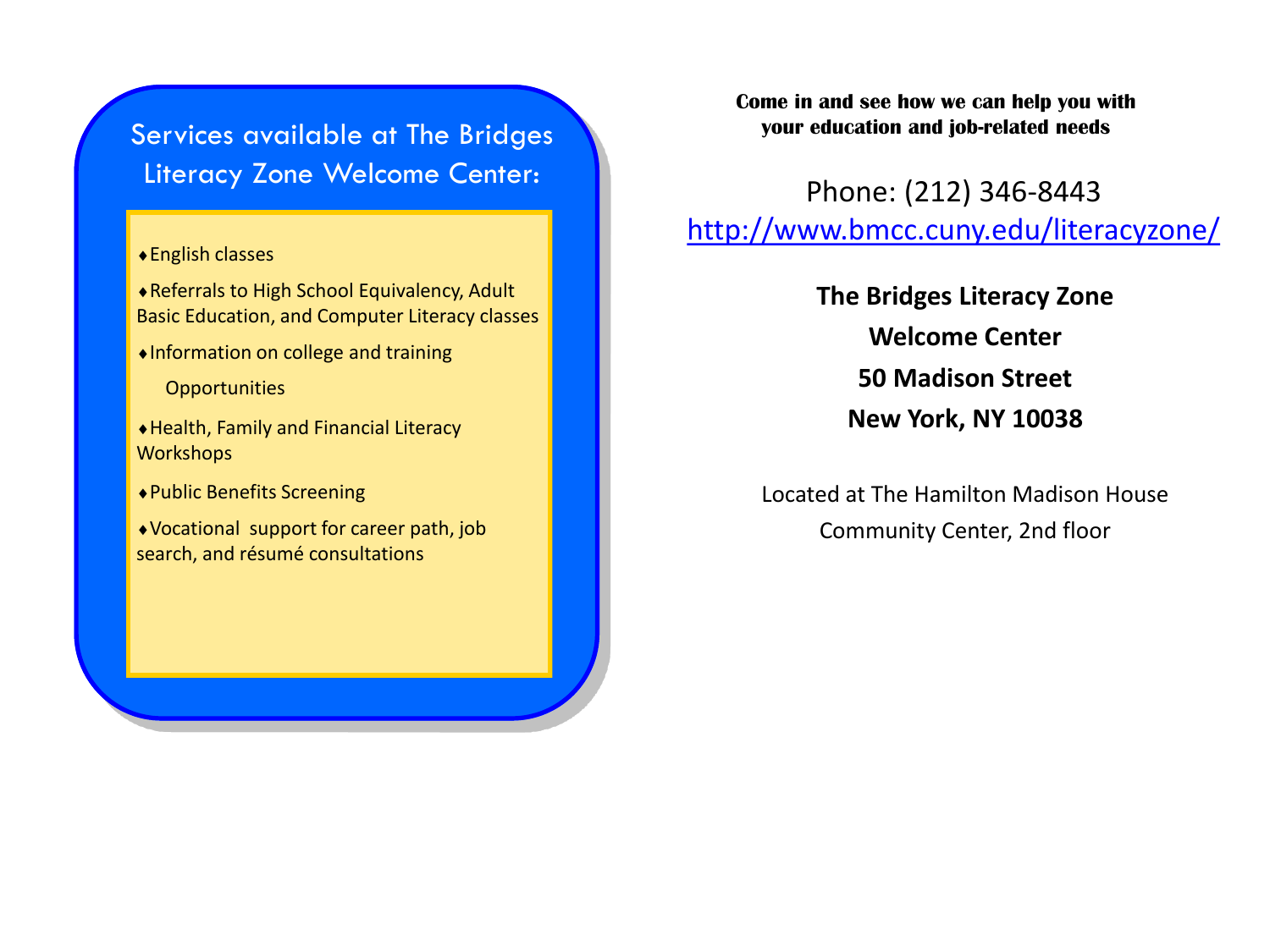Bridges Literacy Zone provides referrals for the following services:

- **Head Start and Early Head Start**
- **WIC and SNAP**
- **Resume preparation**
- **Financial services consultation**
- **Deferred Action for Childhood Arrivals (DACA) processing**
- **Voucher training, academic support and counseling for veterans**
- **Transitional services to formerly incarcerated**
- **Referrals to ACCESS-VR funded programs and Independent Living Centers**
- **Employment services**